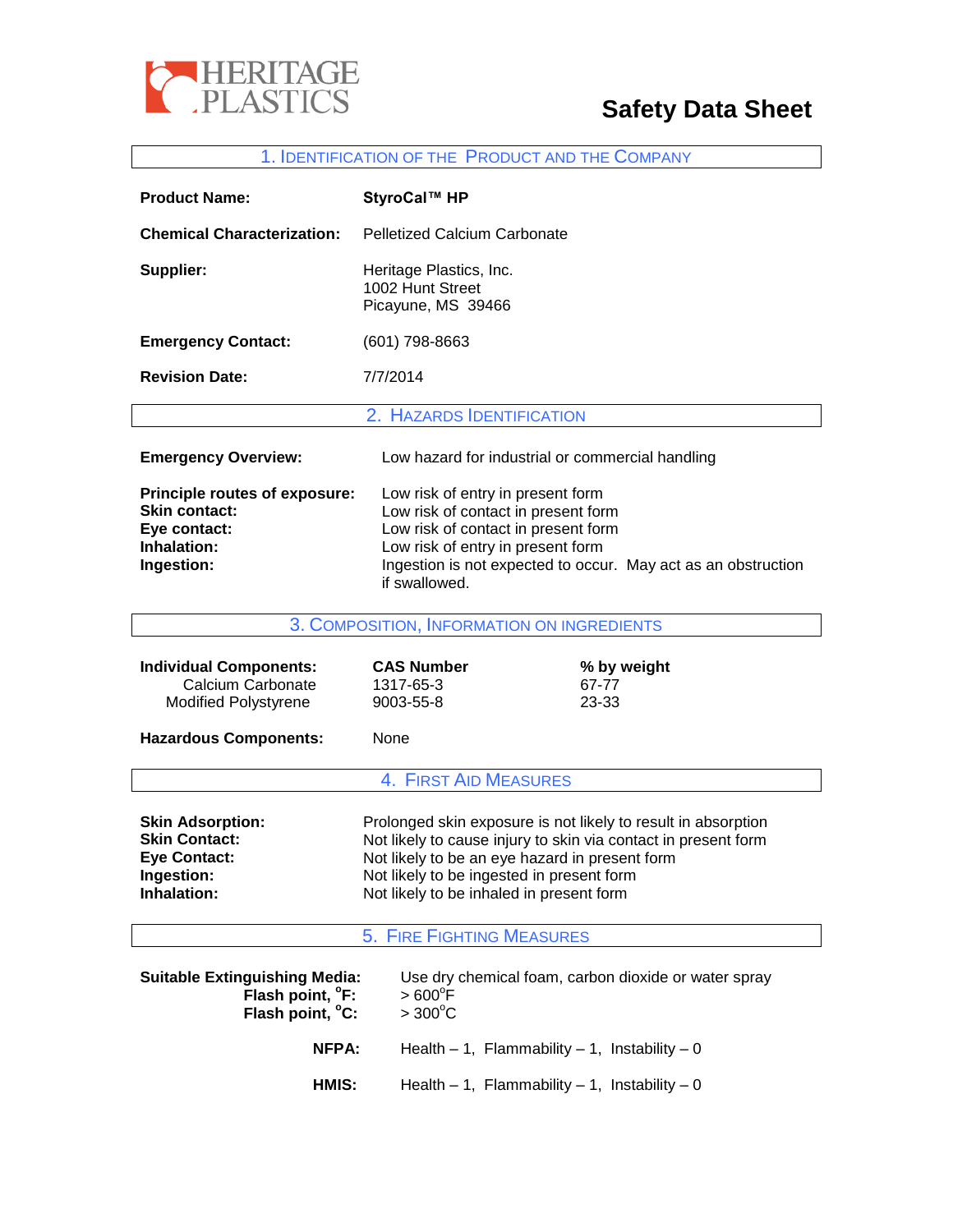**Hazardous Combustion** 

**Products** of nitrogen and carbon

### 6. ACCIDENTAL RELEASE MEASURES

| <b>General Procedures:</b> | Contain and collect spill via sweep, vacuum, etc and discard        |
|----------------------------|---------------------------------------------------------------------|
| Disposal:                  | Bury in landfill or burn in adequate incinerator in accordance with |
|                            | local, state, and federal regulations                               |

## 7. HANDLING AND STORAGE

| Handling:          | Minimize dust generation; use with adequate ventilation |
|--------------------|---------------------------------------------------------|
| <b>Shelf Life:</b> | 12 months                                               |
| Storage:           | Keep dry; store at ambient temperatures                 |

### 8. EXPOSURE CONTROLS AND PERSONAL PROTECTION

| <b>Engineering measures to</b><br>reduce exposure: | Occasionally during product transfer and conveying, fine dust<br>can be generated. Use ventilation to minimize exposure to<br>airborne contaminates. |  |
|----------------------------------------------------|------------------------------------------------------------------------------------------------------------------------------------------------------|--|
| <b>Personal Protective Equipment</b>               |                                                                                                                                                      |  |
| <b>Respiratory:</b>                                | None needed; however, if dust is generated during handling,<br>wear appropriate respiratory protection to minimize exposure                          |  |
| Skin:                                              | None needed                                                                                                                                          |  |
| Eye:                                               | Wear eye protection to minimize mechanical injury                                                                                                    |  |
| <b>Work/Hygiene Practices:</b>                     | Low hazard. Wash before eating, drinking and smoking.                                                                                                |  |

9. PHYSICAL AND CHEMICAL PROPERTIES

| <b>Physical State:</b>         | Solid pellet, approximately 4-5 mm in diameter |
|--------------------------------|------------------------------------------------|
| Color:                         | Grayish white                                  |
| Odor:                          | <b>None</b>                                    |
| Melting Point, <sup>o</sup> F: | $>205^\circ F$                                 |
| Melting Point, <sup>°</sup> C: | $>96^{\circ}$ C                                |
| <b>Specific Gravity:</b>       | $1.79 - 2.02$ g/cc                             |
| Solubility:                    | Insoluble                                      |

### 10. STABILITY AND REACTIVITY

**Chemical Stability:**<br> **Conditions to avoid:**<br>
Avoid s **Hazardous Decomposition Products:** None<br> **Hazardous Polymerization:** No **Hazardous Polymerization:** 

Avoid storing near high heats or flame

11. TOXICOLOGICAL INFORMATION

**Acute Toxicity Local Effects:** None **Specific Effects:** None